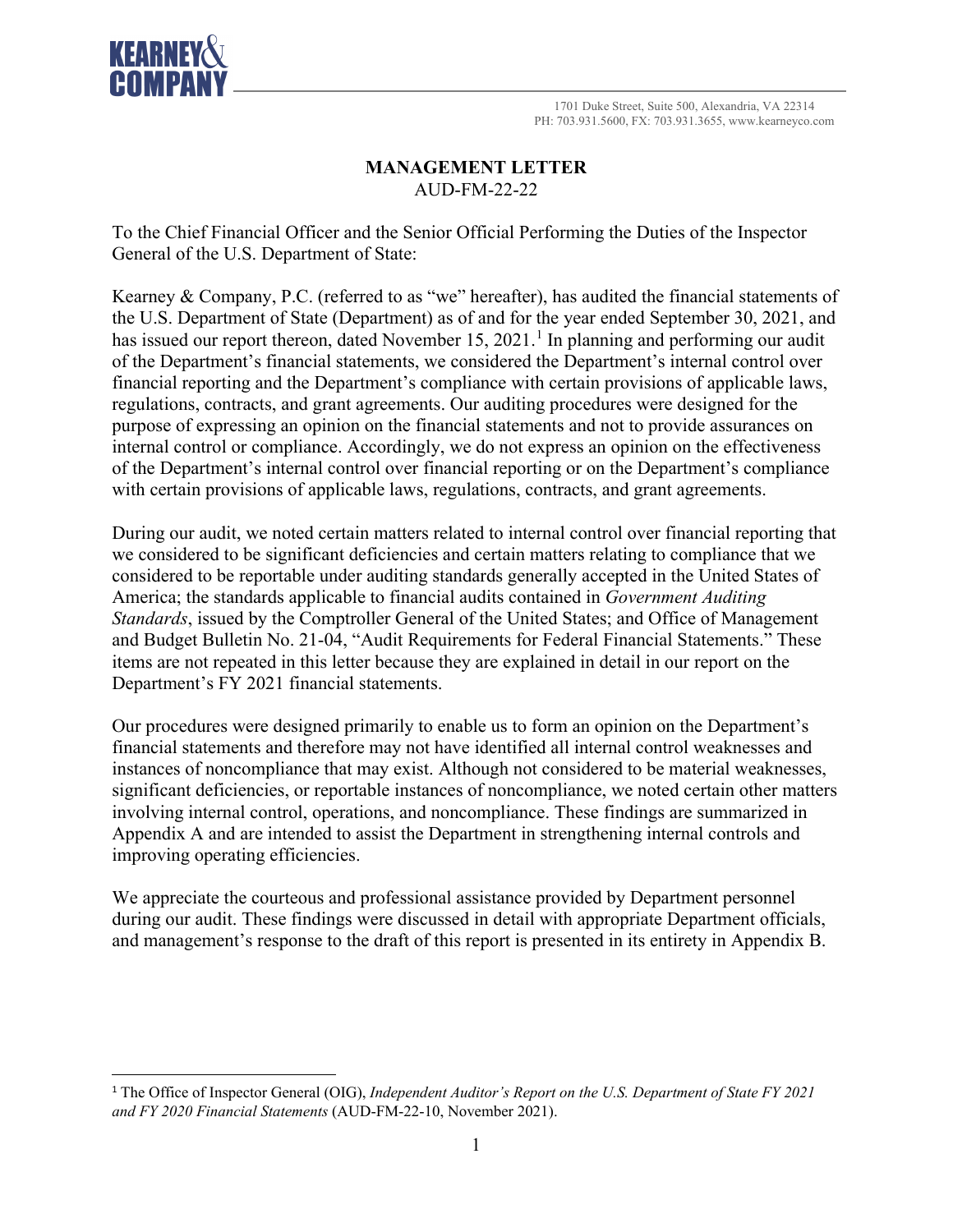

This letter is intended solely for the information and use of Department management, those charged with governance, and others within the Department and the Office of Inspector General and is not intended to be and should not be used by anyone other than these specified parties.

Keawery " Corp ony

Alexandria, Virginia February 2, 2022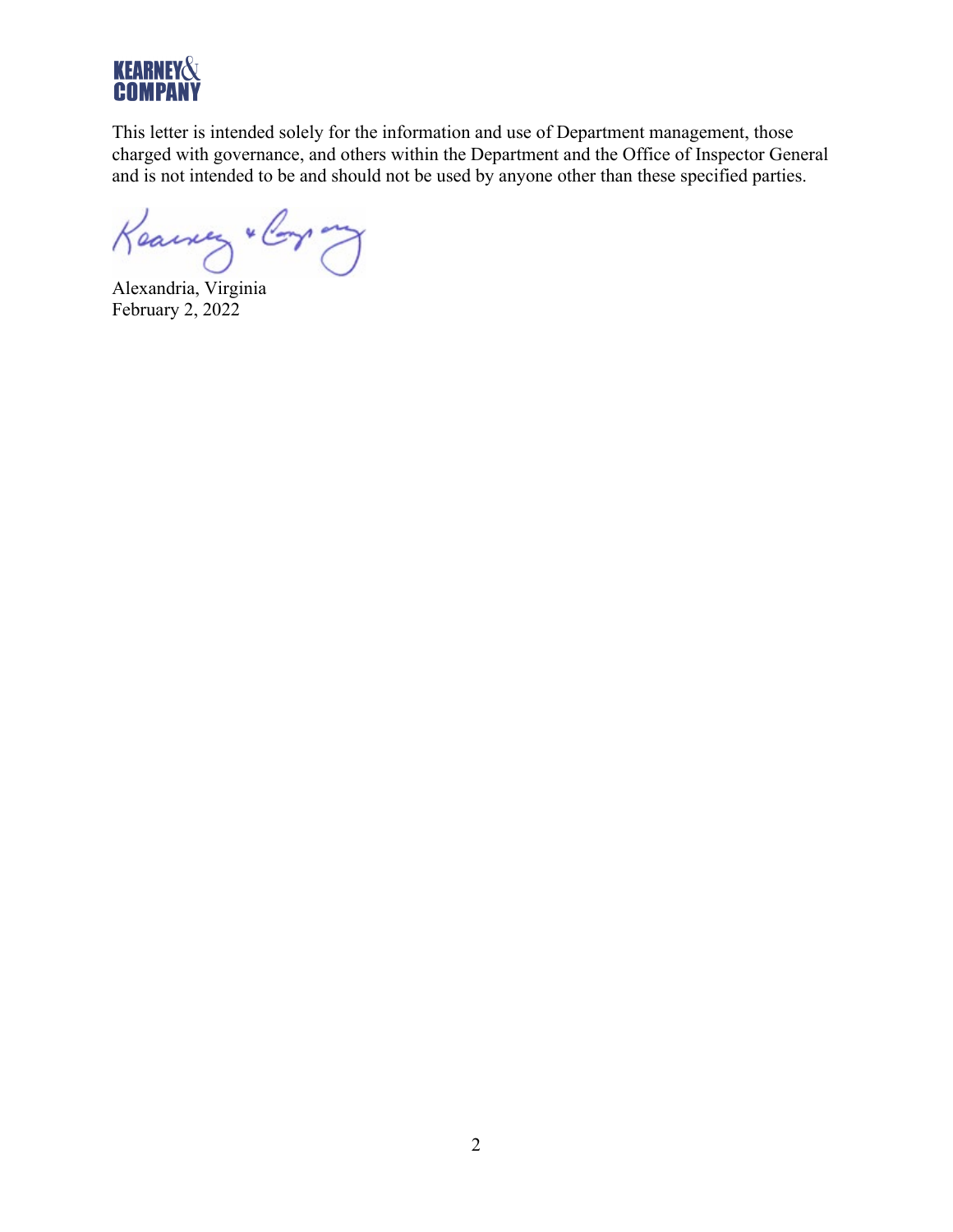

# **MANAGEMENT LETTER COMMENTS**

#### **REPEATED MANAGEMENT LETTER COMMENTS**

During the audit of the U.S. Department of State's (Department) FY 2020 financial statements, Kearney & Company, P.C. (referred to as "we" hereafter), identified matters that were reported in a management letter. [1](#page-2-0) As detailed in Table 1, the severity of two issues included in the FY 2020 management letter has decreased and we consider the items closed. Six issues remain open, and we have updated these issues with information obtained during the audit of the Department's FY 2021 financial statements.

| <b>FY 2020 Management Letter Findings</b>                                                              | FY 2021 Status |
|--------------------------------------------------------------------------------------------------------|----------------|
| Insufficient Fund Balance With Treasury Reconciliation Process                                         | Repeat         |
| Inaccurate Personnel Data for Locally Employed Staff                                                   | Repeat         |
| Inadequate Control Over Personnel Records and Actions                                                  | Repeat         |
| Inaccurate Supporting Data for the Asbestos Remediation Estimate                                       | Repeat         |
| Ineffective Compensating Controls for the Global Employment Management System<br>Segregation of Duties | Closed         |
| Ineffective Global Employment Management System Configuration Change<br><b>Management Process</b>      | Repeat         |
| Incomplete Integrated Logistics Management System Periodic Access Review                               | Repeat         |
| Accounting for Other Assets                                                                            | Closed         |

## **Table 1: Current Status of Prior-Year Management Letter Findings**

#### **I. Fund Balance With Treasury**

#### **Insufficient Fund Balance With Treasury Reconciliation Process**

Fund Balance with Treasury (FBWT) reflects the available funds in an agency's accounts with the Department of the Treasury (Treasury) for which the agency is authorized to make expenditures and pay liabilities. Each agency appropriation, receipt, or other fund account is assigned a Treasury Account Fund Symbol. Agencies must promptly reconcile their FBWT accounts on a regular and recurring basis to ensure the integrity and accuracy of their internal and Government-wide financial data.

The Department maintains two cash reconciliation reports: the Global Financial Services – Charleston Cash Reconciliation Report and the Financial Reporting Analysis Cash Reconciliation Report. These reports document final balances for each Treasury Account Fund Symbol for the applicable accounting period. Historical Treasury Account Fund Symbol balances dating back to 1990 have been included within the reconciliation reports. Because of the disaggregated nature of the Department's operations, the FBWT reconciliation process involves the reconciliation of disbursements and collections processed both domestically and overseas as well as through third parties.

<span id="page-2-0"></span><sup>1</sup> OIG, *Management Letter Related to the Audit of the U.S. Department of State FY 2020 Financial Statements* (AUD-FM-21-19, March 2021).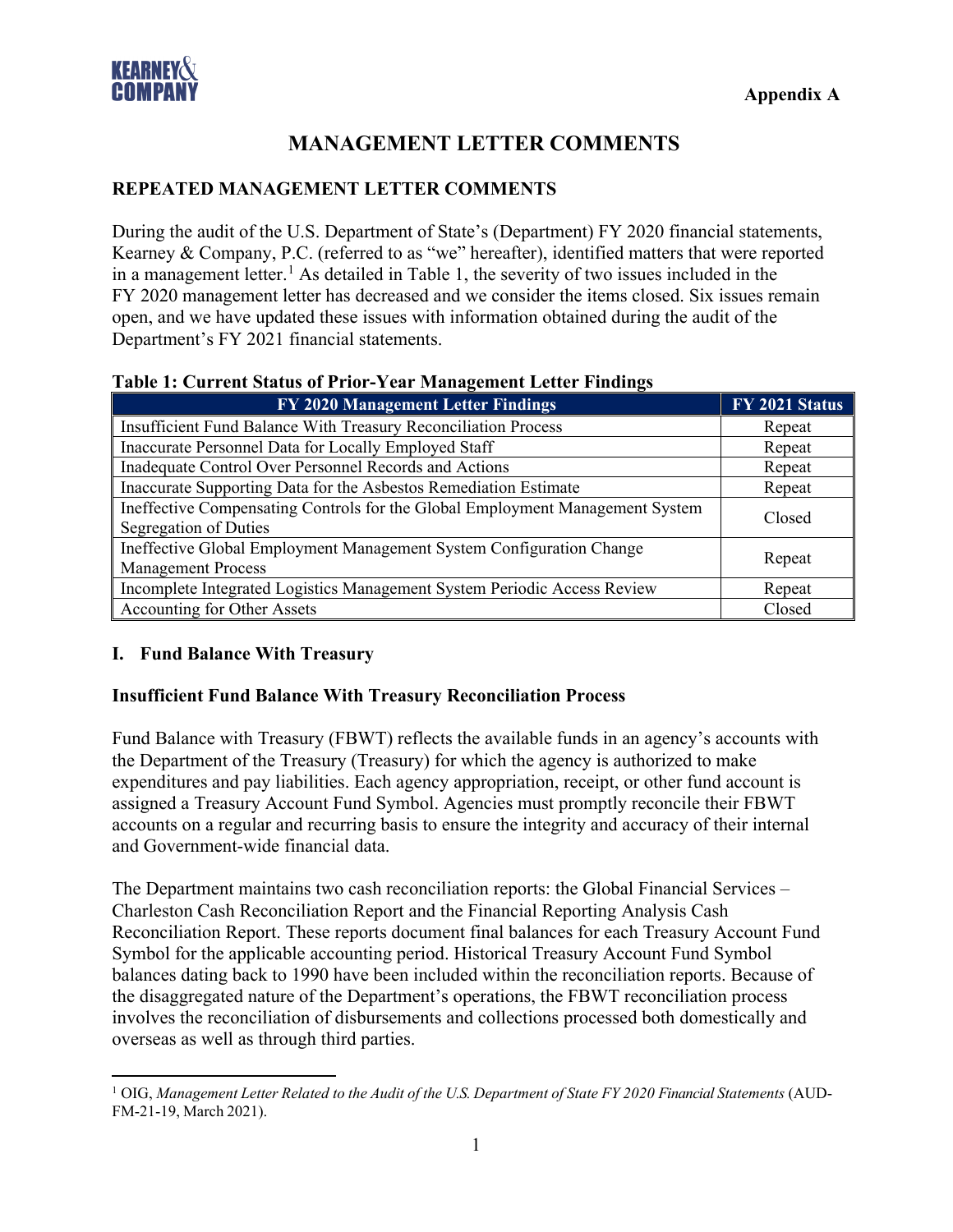

The Department records unreconciled differences identified during the FBWT reconciliation process in a suspense account until the discrepancies are resolved. A suspense account is a temporary account used by agencies to record transactions with discrepancies until a determination is made on the proper disposition of the transaction. Treasury allows entities with a justifiable business need to submit a request to use suspense accounts, which are only to be used as a temporary holding place for transactions that must be cleared within 60 days.

We identified 13 variances between Treasury and Department fund balances during a review of the June 30, 2021, Financial Reporting Analysis Cash Reconciliation Report. These variances amount to a net difference of approximately \$907,000 and an absolute difference of approximately \$2.8 million.

We also found that the Department had a net balance of approximately \$2.9 million in four suspense accounts that had not been resolved within 60 days as required. We determined that the balances for these accounts remained unchanged during the first three quarters of FY 2021.

During FY 2021, the Department continued to take action to resolve variances in its FBWT accounts. Although the Department eliminated 27 percent of its unreconciled fund balances, additional refinements to its reconciliation procedures are needed. For example, the Department's reconciliation process was not resolving all variances. In addition, for older variances, the Department did not have a complete history of transactions that it could compare with Treasury information because data from previous financial systems were not available to the staff performing the reconciliations. Finally, the Department did not have effective monitoring controls in place to identify, research, and resolve suspense activity approaching or exceeding 60 days old, which also contributes to FBWT variances.

Failure to implement timely and effective reconciliation processes could do the following:

- Increase the risk of fraud, waste, and mismanagement of funds.
- Affect the Department's ability to effectively monitor budget execution.
- Affect the Department's ability to accurately measure the full cost of its programs.
- Result in erroneous financial statements.

This issue was initially reported in our FY 2009 management letter.

## **II. Payroll and Related Liabilities**

The Department's workforce includes Civil Service, Foreign Service, and locally employed (LE) staff. LE staff are generally paid in local currency, and their salaries and benefits are based on local prevailing practice, which is documented in each post's local compensation plan. LE staff are paid using the Global Foreign Affairs Compensation System – Locally Employed (GFACS LE). Civil Service and Foreign Service employees are paid according to standard Federal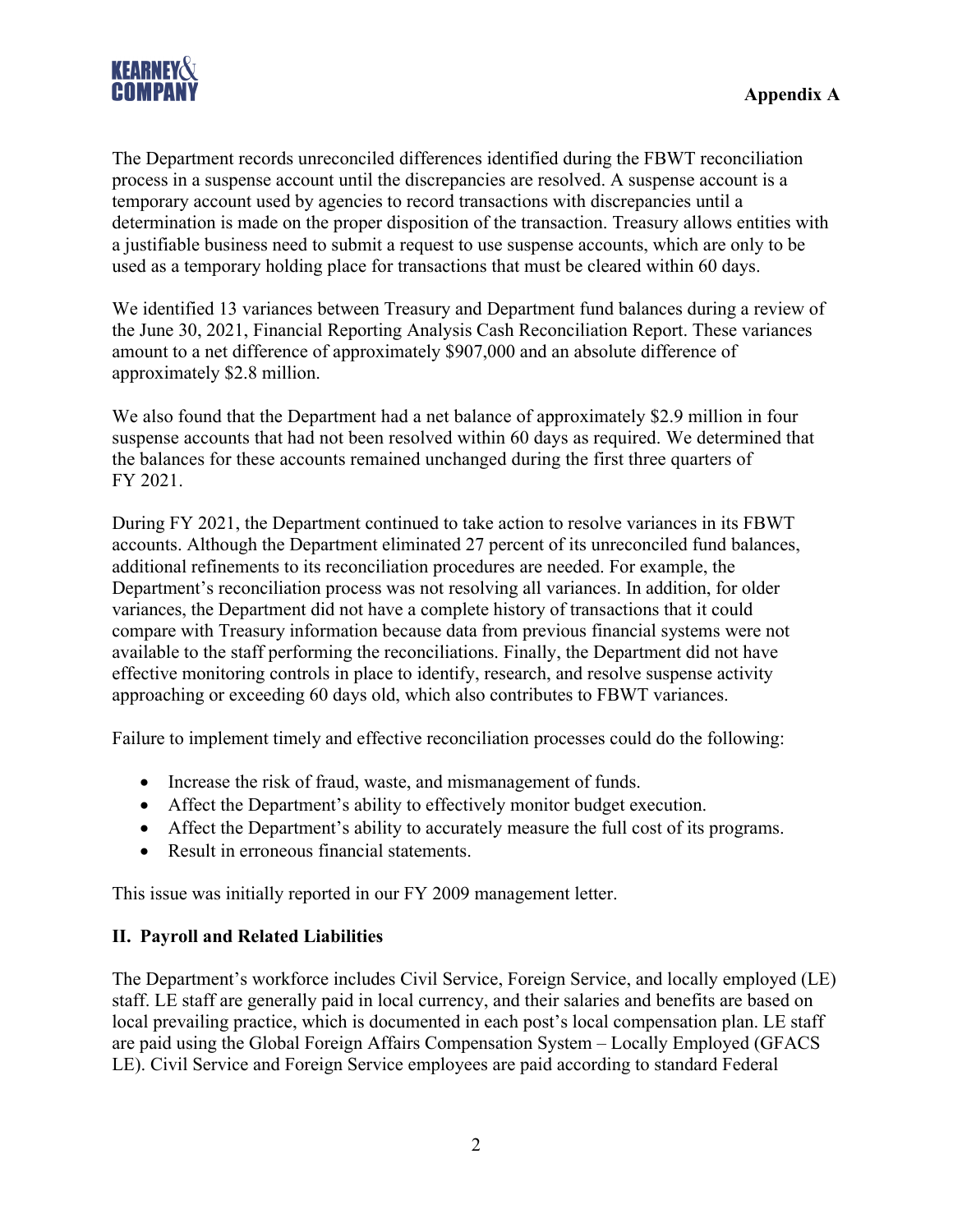

Government pay scales, using the Global Foreign Affairs Compensation System – American (GFACS AME). [2](#page-4-0)

#### **Inaccurate Personnel Data for Locally Employed Staff**

Human resources information for LE staff, such as date hired, transfers, grade increases, and date of separation, is maintained in one of two Department information systems deployed at overseas posts: WebPass or the Overseas Personnel System (OPS). When a personnel action is initiated for an LE staff, the post enters the information into WebPass or OPS. The LE staff information is then submitted to a Global Financial Services Center, where officials manually enter the information into GFACS LE.

We assessed the completeness of employee information in WebPass or OPS and GFACS LE for all overseas posts that provide voluntary severance or supplemental lump sum after-employment benefits. We used automated audit techniques to compare the total number of employees and the names of employees in WebPass or OPS and GFACS LE. Table 2 shows the results of our testing for FY 2021 and FY 2020, for comparative purposes.

#### **Table 2: Total Number of Employees in WebPass or OPS and GFACS LE**

| <b>Employees Reviewed</b>                            | <b>FY 2021</b><br><b>Employees</b> | <b>FY 2020</b><br><b>Employees</b> |
|------------------------------------------------------|------------------------------------|------------------------------------|
| Employees in both WebPass or OPS and GFACS LE        | 25,579                             | 25,621                             |
| Employees in WebPass or OPS who were not in GFACS LE | 215                                | 302                                |
| Employees in GFACS LE who were not in WebPass or OPS | 435                                | 233                                |

For the employees included in WebPass or OPS and GFACS, we performed additional testing to identify data inconsistencies related to the date of birth, service computation date, and annual salary fields. Table 3 shows the results of our testing for FY 2021 and FY 2020, for comparative purposes.

#### **Table 3: Data Inconsistencies Between WebPass or OPS and GFACS LE**

| <b>Exceptions Identified</b>                | <b>FY 2021</b><br><b>Exceptions</b> | <b>FY 2020</b><br><b>Exceptions</b> |
|---------------------------------------------|-------------------------------------|-------------------------------------|
| Date of birth was not consistent            | 331                                 | 240                                 |
| Service computation date was not consistent | 3,280                               | 3,091                               |
| Annual salary was not consistent            | 3,133                               | 3,521                               |
| Employer agency was not consistent          | 4 <sup>7</sup>                      |                                     |

In both FY 2021 and FY 2020, the Department tested a judgmental sample of the exceptions and reported that WebPass or OPS contained more accurate information on each employee's date of birth and service computation date and GFACS LE contained more accurate salary and employer agency information. We reperformed the Department's testing and confirmed its conclusions regarding the most accurate sources of LE staff information.

<span id="page-4-0"></span><sup>&</sup>lt;sup>2</sup> During FY 2021, the Department replaced the legacy Consolidated American Payroll Processing System with GFACS AME.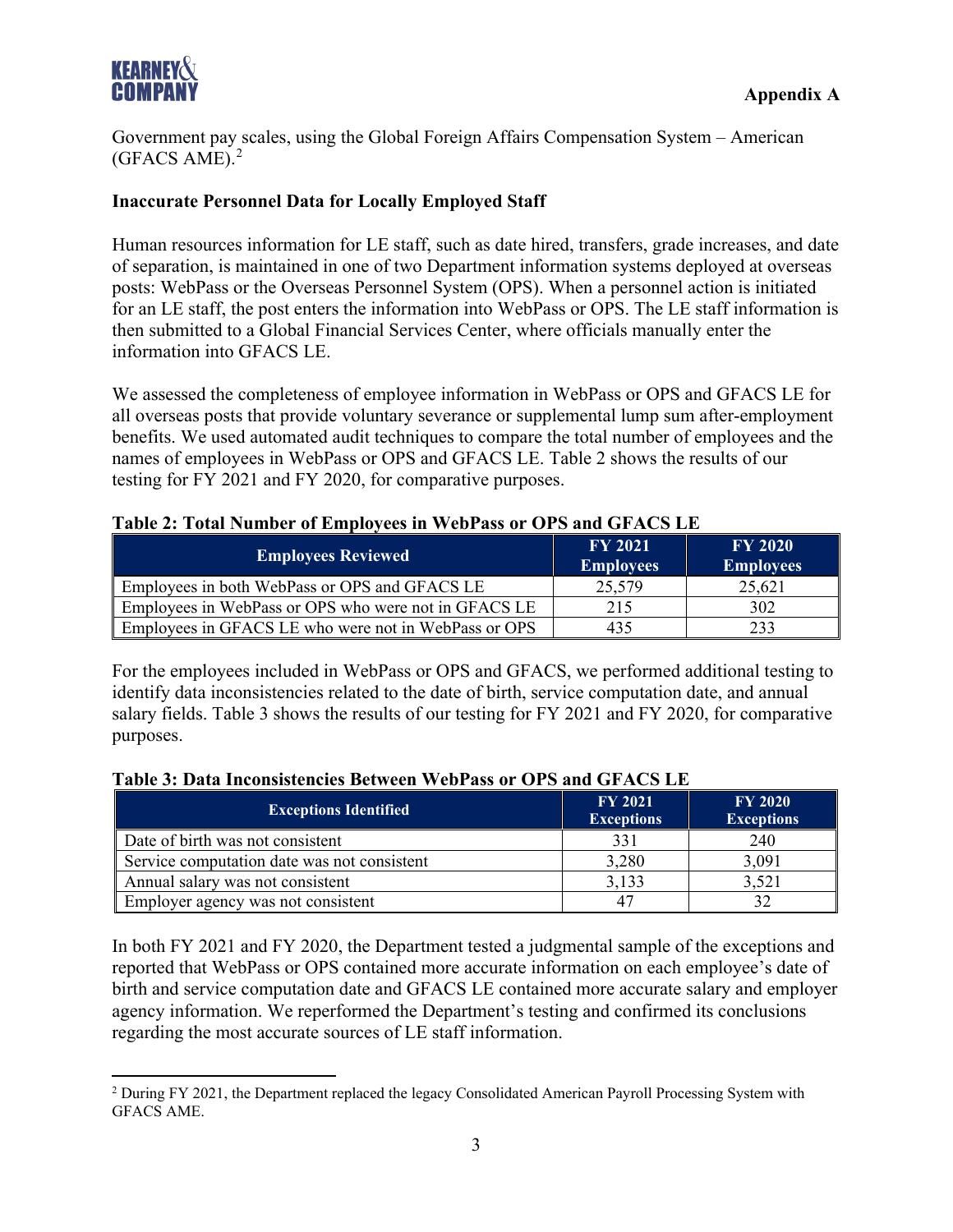

We found that posts were processing personnel actions inconsistently. In certain instances, posts were not notifying the responsible Global Financial Services Center in a timely manner about personnel actions that had been processed. Additionally, we noted instances where data submitted to the responsible Global Financial Services Center were not updated in GFACS LE to reflect changes made in WebPass or OPS. We also found instances in which approved personnel actions were not accurately entered into GFACS LE once the information was provided to the Global Financial Services Center because of data entry errors. The Department did not have a control in place to ensure that all post-approved personnel actions included in WebPass or OPS were also entered into GFACS LE, such as a process to regularly reconcile the data between the applications.

The Department estimates a liability to include in its annual financial statements for afteremployment benefits offered to some LE staff. The reasonableness of the liability estimate related to after-employment benefits relies on accurate underlying employee demographic data. Without accurate and complete LE staff data, the Department may not be able to efficiently or accurately calculate its annual liability for after-employment benefits. The Department was able to adjust its liability estimation methodology to address the discrepancies identified during our testing through manual manipulation of data in GFACS LE and WebPass or OPS.

In addition, the risk of improper payments exists if payroll and benefit payments are calculated on the basis of inaccurate data. The lack of reconciliation between GFACS LE and WebPass or OPS may result in errors and inconsistencies remaining undetected and uncorrected for long periods of time.

This issue was initially reported in our FY 2012 Report on Internal Control.

## **Inadequate Control Over Personnel Records and Actions**

## Insufficient, Inconsistent, or Incorrect Personnel Record Documentation

The Office of Personnel Management requires agencies, including the Department, to maintain up-to-date, complete, and accurate personnel records for each employee. These records should include all benefit election forms as well as any elections resulting in deductions to an employee's pay. In addition, the Department is required to review time and attendance submissions for accuracy. Maintaining up-to-date personnel records and reviewing time and attendance submissions for accuracy helps ensure that employees are compensated only for actual hours worked and benefits earned.

To verify the accuracy of Civil Service and Foreign Service employees' salaries and benefits, we reviewed personnel records for a sample of 45 employees. Table 4 shows the discrepancies identified during our testing of FY 2021 and FY 2020 data for comparative purposes.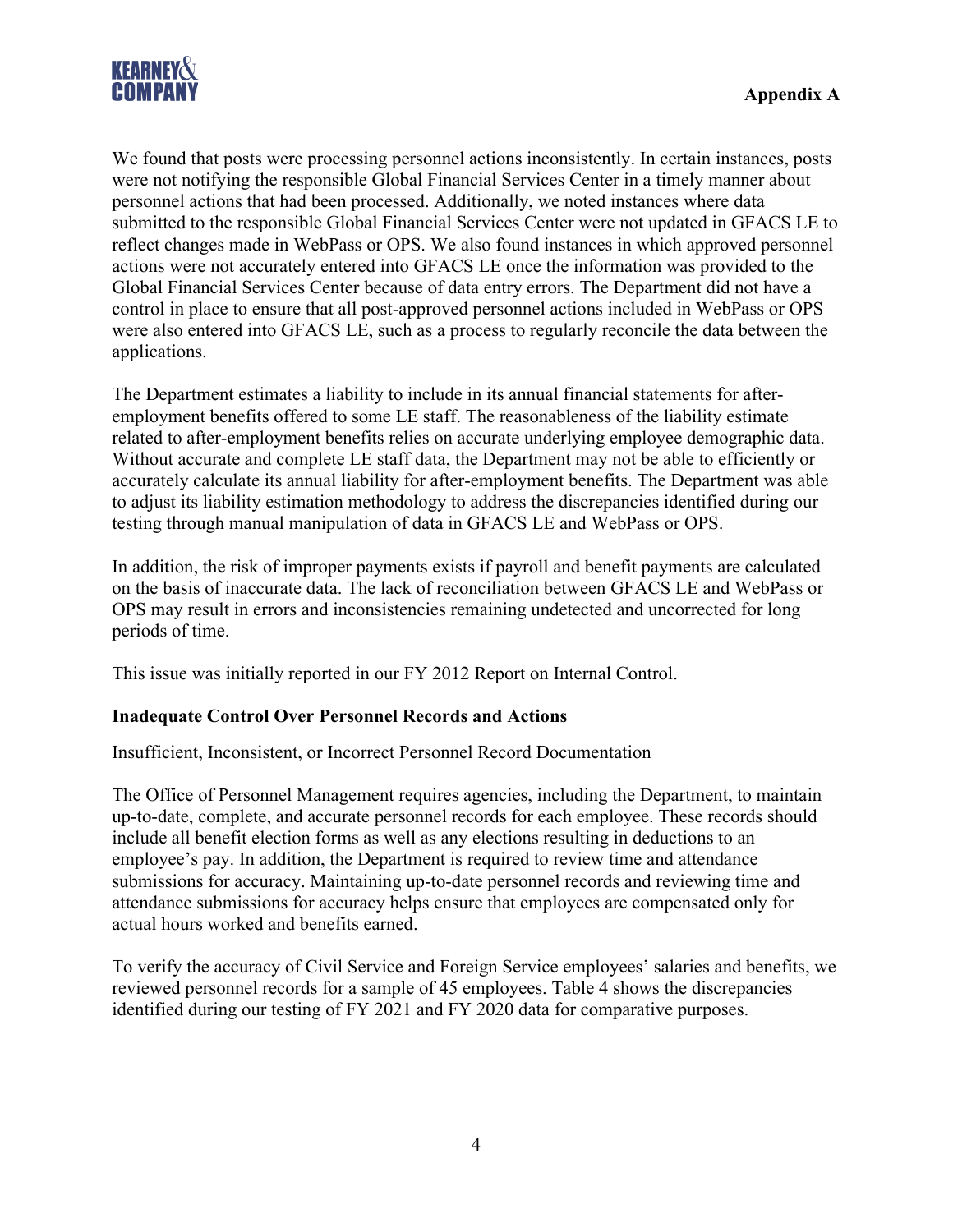

| <b>Discrepancy</b>                                                                                                                                                   | <b>FY 2021</b><br><b>Exceptions</b> | <b>FY 2020</b><br><b>Exceptions</b> |
|----------------------------------------------------------------------------------------------------------------------------------------------------------------------|-------------------------------------|-------------------------------------|
| Request for Leave or Approved Absence Form (Standard Form<br>[SF] 71) was not provided                                                                               | 11                                  | 21                                  |
| Life Insurance Election Form (SF-2817) was not provided                                                                                                              |                                     |                                     |
| Federal Employees' Group Life Insurance election selected on the<br>SF-2817 was not the same as the election on the employee's<br>Earnings and Leave Statement (ELS) |                                     |                                     |
| Retirement Plan Civil Service Retirement System or Federal<br>Employees Retirement System election per the SF-50 did not<br>agree with the deductions on the ELS     |                                     | 0                                   |
| Recalculated Thrift Savings Plan (TSP) withholding amount did<br>not agree with the amount on the employee's ELS                                                     |                                     | 0                                   |
| TSP Election Form was not provided                                                                                                                                   |                                     |                                     |

#### **Table 4: Discrepancies in Personnel Records Identified During Testing**

Each bureau and post has been delegated the authority to approve personnel actions and time and attendance data, enter information into the personnel system, and submit information to the payroll service centers in either Charleston, SC, or Bangkok, Thailand. We found that bureaus and posts were processing personnel actions and time and attendance data inconsistently. Additionally, bureaus and posts did not always submit information to the payroll service centers in either Charleston or Bangkok in a timely manner, or at all. Moreover, the Department did not sufficiently oversee and review the documentation maintained in personnel files and time and attendance reports.

Poor administrative control over the payroll cycle and lack of sufficient and updated supporting documentation in the Official Personnel File may lead to errors in employee pay, improper benefit elections, or increased benefit costs. Incomplete personnel records prevent the timely receipt of sufficient and accurate documentation when requested and hinder the prompt identification and remediation of errors.

This issue was initially reported in our FY 2009 management letter.

#### Improper and Untimely Processing of Personnel Actions

The Department processes personnel actions when an employee is hired or an existing employee has a change in personnel status, such as resignation, retirement,or promotion. These personnel actions are documented either on the SF-50 (Notification of Personnel Action) or the Joint Form (JF)-62A (Personal Services Agreement Action).

We selected samples from FY 2021 GFACS LE data of 45 payroll disbursements, 39 separated employee personnel actions, and 45 new-hire personnel actions. We also selected samples for FY 2021 from the Consolidated American Payroll Processing System and GFACS AME data of 45 payroll disbursements, 45 separated employee personnel actions, and 45 new-hire employee personnel actions. For each of the items selected, we reviewed the SF-50 or the JF-62A for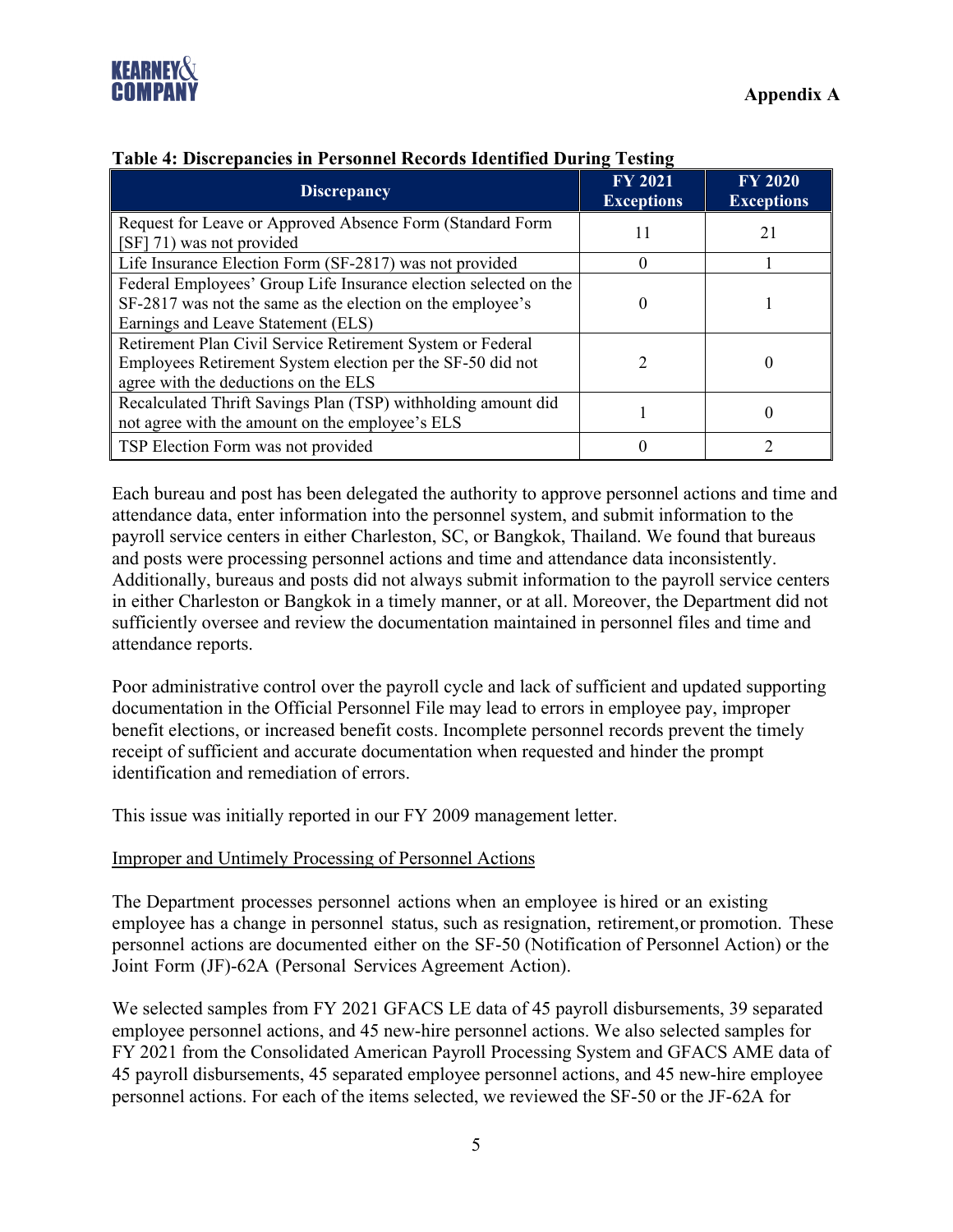proper and timely approvals. Tables 5 and 6 show the discrepancies identified during our testing as well as the results of our testing in FY 2020 for comparative purposes.

# **Table 5: GFACS LE Testing Discrepancies**

| <b>Discrepancy</b>                                                                                                                                       | <b>FY 2021</b><br><b>Exceptions</b> | <b>FY 2020</b><br><b>Exceptions</b> |
|----------------------------------------------------------------------------------------------------------------------------------------------------------|-------------------------------------|-------------------------------------|
| Personnel actions in our payroll disbursement sample were not<br>approved in the pay period following the effective date on the<br>personnel action form | 10                                  | 16                                  |
| Personnel actions in our separated employee sample were not approved<br>in the pay period following the effective date on the personnel action<br>form   |                                     |                                     |
| Personnel actions in our new-hire employee sample were not approved<br>in the pay period following the effective date on the personnel action<br>form    |                                     |                                     |

# **Table 6: Consolidated American Payroll Processing System/GFACS AME Testing Discrepancies**

| <b>Discrepancy</b>                                                                                                                                            | <b>FY 2021</b><br><b>Exceptions</b> | <b>FY 2020</b><br><b>Exceptions</b> |
|---------------------------------------------------------------------------------------------------------------------------------------------------------------|-------------------------------------|-------------------------------------|
| Personnel actions in our payroll disbursement sample were not<br>approved in the pay period following the effective date on the<br>personnel action form      |                                     | 15                                  |
| Personnel actions in our separated employee sample were not approved<br>in the pay period following the effective date on the personnel action<br>form        | 15                                  | 13                                  |
| Personnel actions in our new-hire employee sample were not approved<br>in the pay period following the effective date on the personnel action<br>form         | 6                                   | 6                                   |
| Employees in our separated employee sample were not deactivated in<br>the personnel system in the pay period following the SF-50 separation<br>effective date |                                     |                                     |
| Employees in our separated employee sample were paid incorrectly<br>following the SF-50 effective date                                                        | 2                                   |                                     |

Each bureau and post is delegated the authority to approve personnel actions and enter the information into the personnel systems. We found that bureaus and posts were processing personnel actions inconsistently. The Department did not have a centralized process to ensure that bureaus and posts were consistently approving employee actions and entering the information into the personnel system in a timely manner.

The potential for improper payment exists if personnel actions are not processed properly or in a timely manner. In addition, the lack of proper oversight of personnel actions may result in errors remaining undetected and uncorrected for long periods of time. Untimely personnel actions are often processed retroactively, leading to supplemental payments being processed manually, increasing the risk of human error and decreasing efficiency.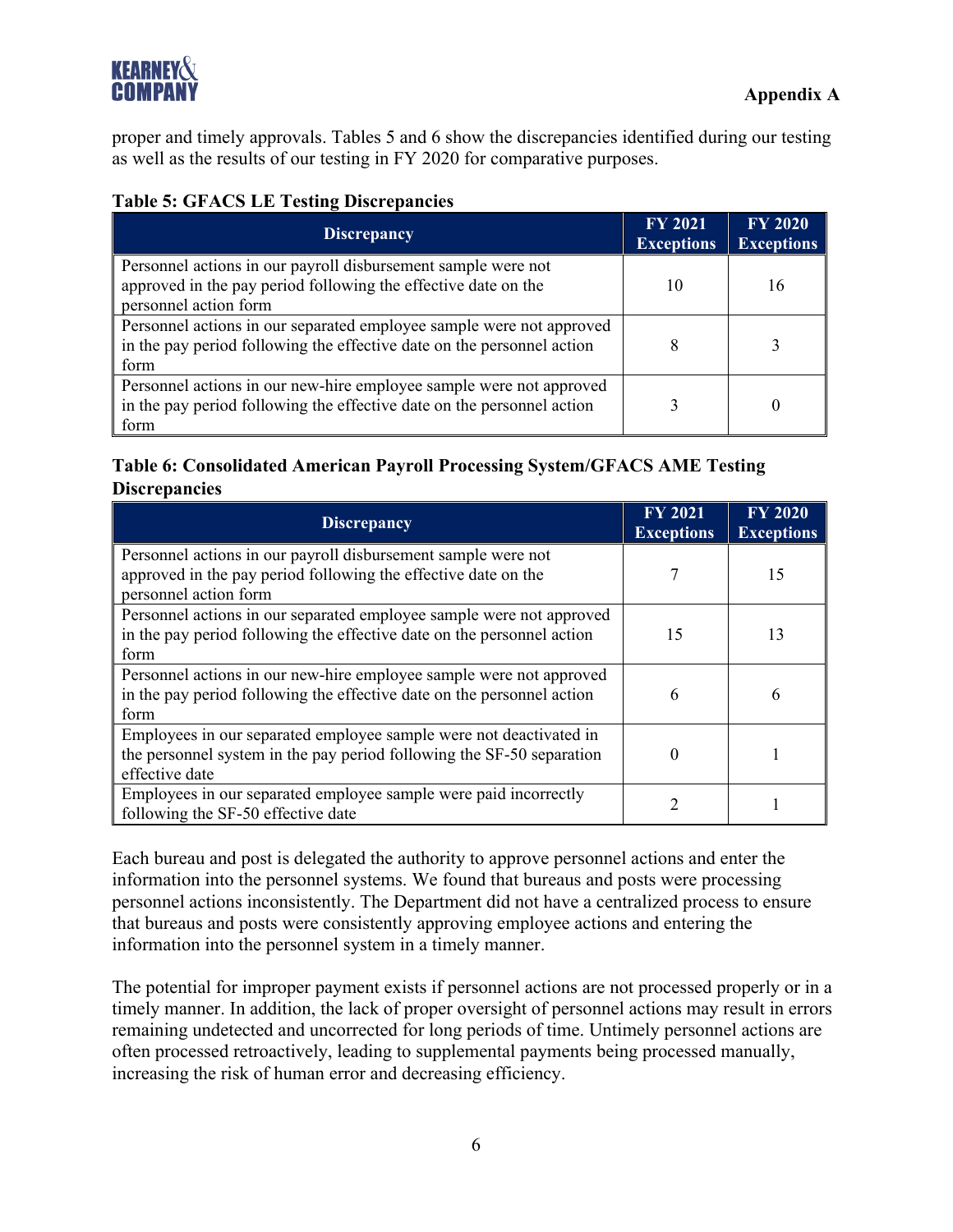

This issue was initially reported in our FY 2009 management letter.

## **III.Environmental Liability Associated With Asbestos Clean-Up**

#### **Inaccurate Supporting Data for the Asbestos Remediation Estimate**

Asbestos is a mineral-based material that was widely used in construction during the 19th and early 20th centuries because of its affordability and resistance to fire, heat, and electrical damage. The Department owns buildings constructed when the use of asbestos in various building materials was common. Because of health concerns, many countries prohibited the use of asbestos in building materials in the 1980s and 1990s. The Department's Bureau of Overseas Buildings Operations (OBO) periodically assesses posts to identify buildings that have asbestoscontaining building materials (ACBM). Upon completion of this analysis, the results for each post are recorded in OBO's asbestos management database, FAC Apps. Because of the significance of its property inventory and the lack of property-specific estimates, the Department uses a cost-modeling technique to estimate asbestos-abatement costs. The data in FAC Apps are used as the starting point for the Department's asbestos remediation cost model.

The Department requires overseas post officials to submit an ACBM change request in FAC Apps to alert OBO of necessary updates to a post's asbestos data. For example, overseas posts can notify OBO that ACBMs have been remediated during facility renovations. Based on the request, OBO may then update the post's data or perform independent ACBM inspections to confirm the requested changes.

We made inquiries of officials at five posts during virtual site visits<sup>[3](#page-8-0)</sup> to determine whether the FAC Apps data related to ACBMs at those posts were accurate and complete as of June 30, 2021. Specifically, we assessed FAC Apps data for the 41 ACBMs recorded at the five posts selected for testing and identified five discrepancies as shown in Table 7.

| <b>Post</b>  | <b>Number of ACBMs</b><br><b>Reported in FAC Apps</b> | <b>Number of Discrepancies</b><br><b>Identified</b> | <b>Summary of</b><br><b>Discrepancies</b> |
|--------------|-------------------------------------------------------|-----------------------------------------------------|-------------------------------------------|
| Amman        |                                                       |                                                     | Not Applicable                            |
| Lima         |                                                       |                                                     | Not Applicable                            |
| Maputo       |                                                       |                                                     | Four ACBMs<br>remediated                  |
| Monrovia     | 26                                                    |                                                     | Not Applicable                            |
| Ottawa       |                                                       |                                                     | One ACBM remediated                       |
| <b>Total</b> |                                                       |                                                     |                                           |

For the exceptions identified, we reviewed a list of ACBM change requests submitted to OBO by the five selected posts from October 1, 2020, through June 30, 2021. We found that the posts had

<span id="page-8-0"></span><sup>&</sup>lt;sup>3</sup> Due to travel restrictions related to the COVID-19 pandemic, we conducted site visits virtually at five posts and tested FAC Apps data through questionnaires and interviews with post officials.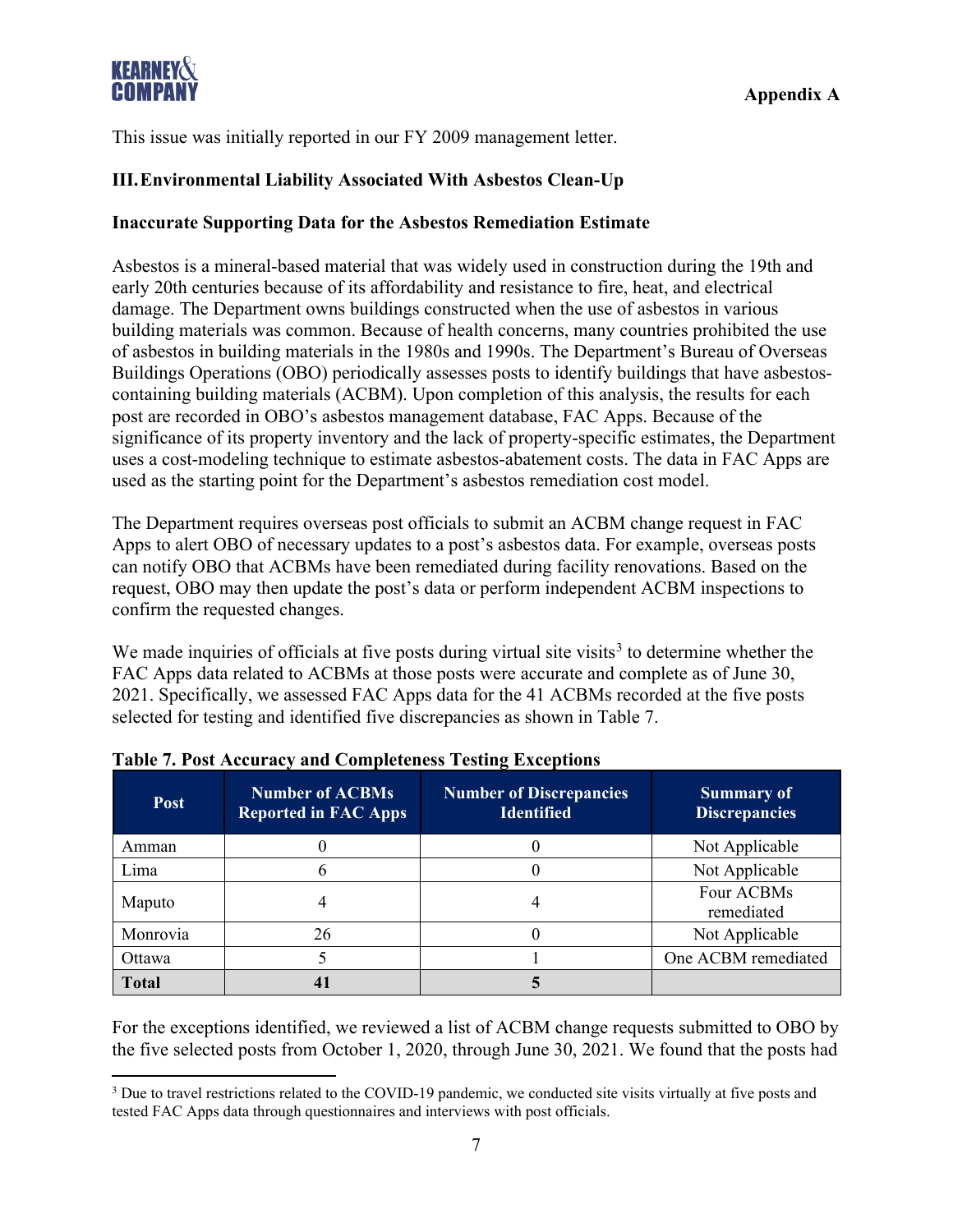

not communicated the five changes that were identified as exceptions to OBO through the change request process.

In addition to obtaining data from five posts, we reviewed 41 asbestos-related exceptions that we had identified during the FY 2018 and FY 2019 financial statement audits<sup>[4](#page-9-0)</sup> to determine whether OBO had corrected the FAC Apps data, as needed. As shown in Table 8, we found that OBO had not corrected 2 of 41 asbestos-related exceptions as of June 30, 2021.

**Table 8. Analysis of FY 2018 and FY 2019 Exceptions That Were Outstanding as of September 30, 2020**

| <b>Fiscal Year of</b><br><b>Post Visit</b> | <b>Post</b>  | <b>Number of Exceptions</b><br><b>Outstanding as of</b><br><b>September 30, 2020</b> | <b>Number of Exceptions</b><br>Outstanding as of<br>June 30, 2021 |
|--------------------------------------------|--------------|--------------------------------------------------------------------------------------|-------------------------------------------------------------------|
| 2018                                       | Johannesburg |                                                                                      |                                                                   |
| 2019                                       | Johannesburg |                                                                                      |                                                                   |
| 2019                                       | Seoul        | 34                                                                                   |                                                                   |
| 2019                                       | Tokyo        |                                                                                      |                                                                   |
| <b>Total</b>                               |              |                                                                                      |                                                                   |

\* Kearney identified three asbestos-related exceptions during a FY 2018 post visit to Johannesburg, South Africa. Kearney performed limited asbestos procedures for Johannesburg during a virtual site visit in FY 2019 that was related to the financial statement audit. During the FY 2019 audit, Kearney identified an additional exception.

The Department does not have an effective process to ensure that its asbestos remediation liability estimate is based on the most current conditions at overseas posts. The Department does not regularly perform facility surveys at posts. Therefore, the most recent survey results do not always reflect the current conditions of post facilities. Although the Department developed a process for posts to notify OBO of necessary updates to FAC Apps data, we found that posts did not always use this process. In addition, the two prior-year audit testing exceptions remained uncorrected because the remediation of ACBMs had neither been reported by post to OBO through the designed process nor updated by OBO in FAC Apps.

Inaccurate or outdated underlying data regarding the presence of asbestos in its facilities may limit the Department's ability to produce a reasonable asbestos remediation estimate. Specifically, when facility records do not accurately reflect the removal of ACBMs, asbestos remediation liability estimates will be overstated.

This issue was initially reported in our FY 2013 management letter.

<span id="page-9-0"></span><sup>4</sup> Kearney did not identify any asbestos-related exceptions during the FY 2020 financial statement audit.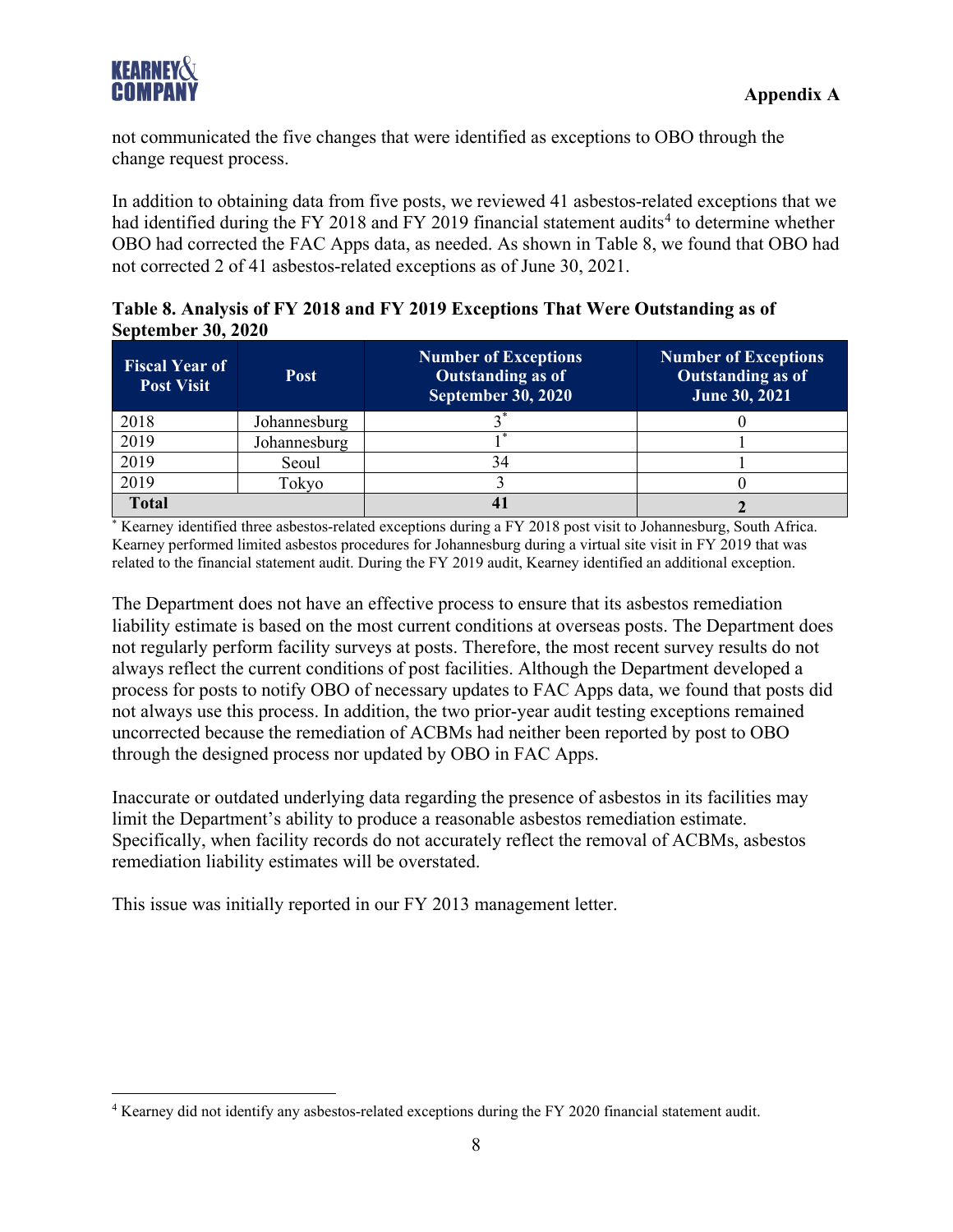

## **IV. Information Security**

## **Ineffective Global Employment Management System Configuration Change Management Process**

Information system configuration change management involves the systematic proposal, justification, development, testing, approval, and implementation of configuration changes, including upgrades and modifications. The Department uses several tracking tools<sup>[5](#page-10-0)</sup> to control the configuration change management process for the Global Employment Management System (GEMS). For example, the Department uses one tracking tool to manage the development and testing of configuration change requests and a second tool to manage the implementation of approved requests. The tracking tools include unique fields that can be used to document and monitor the status of each configuration change. For example, the tracking tools include fields to describe the purpose and type of each configuration change request as well as fields to track the status of each change. The tools also track the dates each change was requested, approved to be put into production, $6$  and implemented. The process of creating, querying, and compiling configuration changes for GEMS involves personnel in multiple offices within the Bureau of Global Talent Management.

We requested a list of GEMS configuration changes implemented from October 1, 2020, through May 19, 2021, to determine whether the Department followed its internal policies and procedures. We found that the list of 62 GEMS configuration changes provided by the Department was not accurate. Specifically, we tested 33 GEMS configuration changes that the Department identified as implemented during the scope period. We found 15 (45 percent) configuration changes that the Department did not implement into the GEMS production environment (7 of the 15 configuration changes did not pertain to GEMS).

The Department did not have an effective internal quality control mechanism to ensure users entered sufficient and accurate data in the GEMS tracking tools to differentiate among different types of configuration changes. Although the Department established unique fields within its GEMS tracking tools to document and monitor the status of configuration change requests, officials responsible for populating the data in the tracking tools did not consistently use these fields accurately. These types include changes that the Department implemented, failed to implement, cancelled, determined were no longer required, or did not pertain exclusively to the GEMS application. Additionally, there was not adequate coordination between the responsible offices within the Department to accurately query and compile the list of changes.

Controlling the proposal, justification, development, testing, approval, and implementation of configuration changes ensures that modifications to information systems do not adversely affect system security. In addition, effective configuration change management ensures that

<span id="page-10-0"></span><sup>&</sup>lt;sup>5</sup> Tracking tools refers to dedicated applications or software packages designed to control or manage the lifecycle of a configuration change request for one or more information systems. Organizations often customize tracking tools to fit their specific needs. Common aspects of tracking tools include access-based roles and responsibilities, standardized process flows, status tracking, and records management.

<span id="page-10-1"></span><sup>6</sup> Production refers to the environment where configuration changes are put into operation to be used by the intended end users or for the intended business purposes.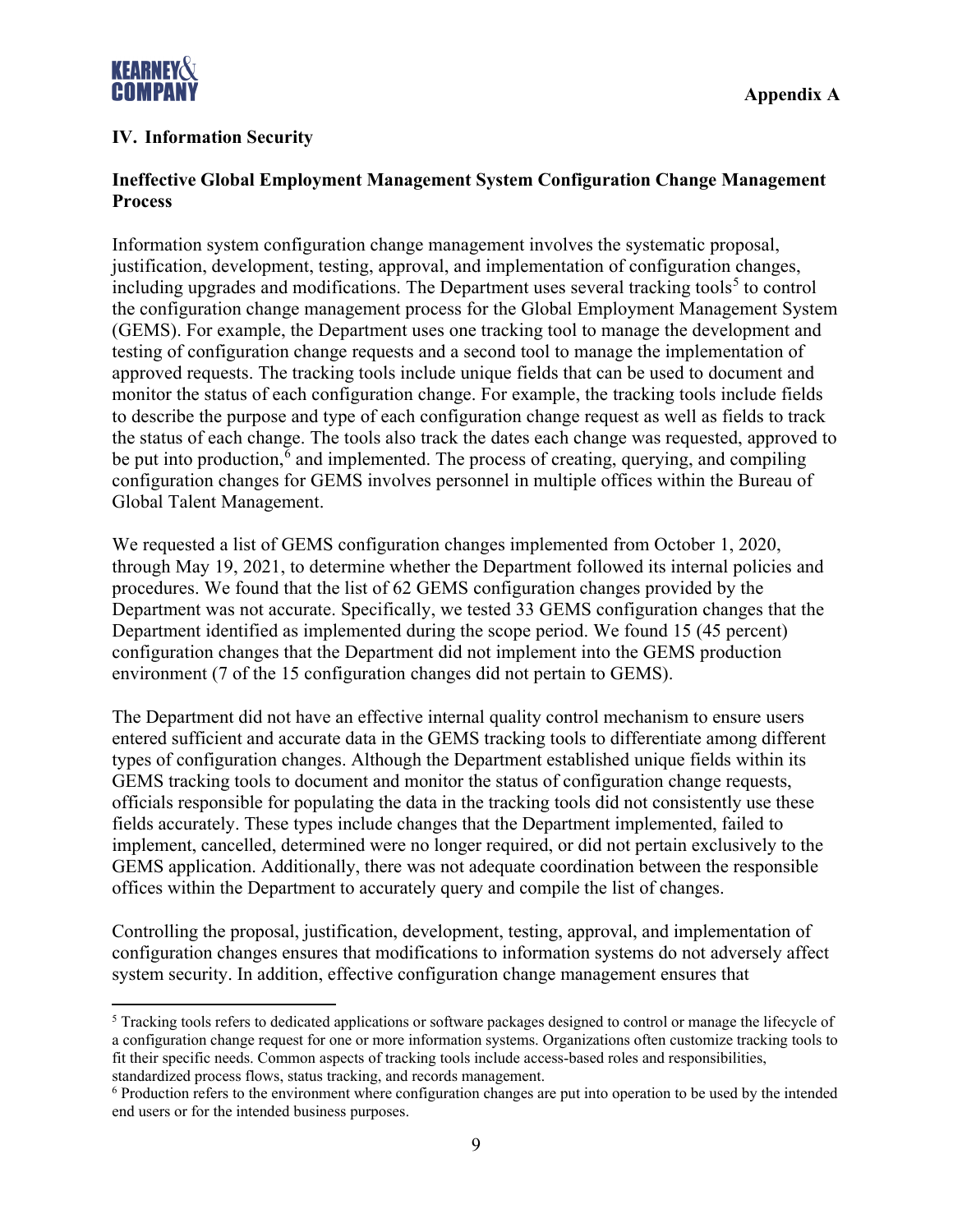

implemented configuration changes do not adversely affect the confidentiality, integrity, or availability of data processed in the information system. By failing to maintain information related to GEMS configuration changes, the Department may not be fully aware of all changes made to GEMS (i.e., the Department's configuration change management data may be incomplete) or of the potential impact of implemented changes to GEMS.

This issue was initially reported in our FY 2019 management letter.

## **Incomplete Integrated Logistics Management System Periodic Access Review**

The Integrated Logistics Management System (ILMS) provides end-to-end logistics and supply chain services for Department employees both domestically and at overseas posts. Employees with access privileges use ILMS for procurement, requisitioning, contract management, and asset management functions. ILMS directly interfaces with several other Department information systems, including the Department's primary accounting system.

We found that Department personnel reviewed ILMS user privileges for approximately 46 percent of ILMS accounts; however, the remaining 54 percent of ILMS accounts were not reviewed. The Department developed a corrective action plan to improve its oversight of ILMS user accounts. The Department planned to complete the improvements included in the corrective action plan during FY 2021. However, as of September 2021, the Department had not completed implementing its planned improvements. Department officials stated that they will update milestones within the corrective action plans to reflect new targeted completion dates.

Periodically reviewing user accounts is an important security control to ensure only users with valid needs have proper, approved access privileges in ILMS. Users may leave the organization, change positions, or acquire new access privileges; therefore, it is important to periodically review system access listings to verify that users have only the access and privileges needed to perform their job responsibilities. Unnecessary user access and privileges increases the risk to the confidentiality, integrity, and availability of the system and its data. Furthermore, inappropriately assigned or excessive access privileges increase the risk that erroneous transactions could be processed.

This issue was initially reported in our FY 2019 management letter.